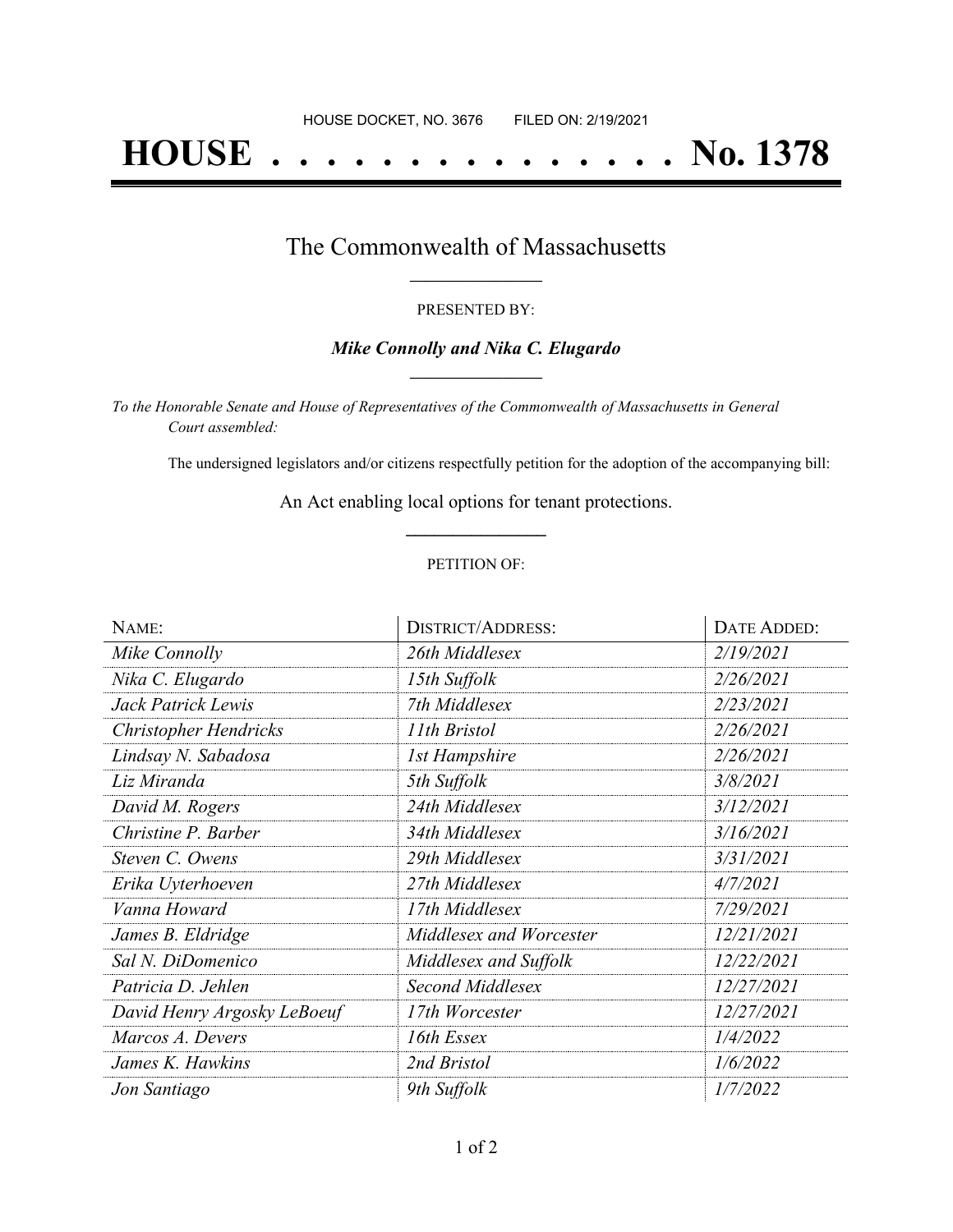| Danillo A. Sena             | 37th Middlesex                                | 1/7/2022  |
|-----------------------------|-----------------------------------------------|-----------|
| Peter Capano                | 11th Essex                                    | 1/10/2022 |
| Tami L. Gouveia             | 14th Middlesex                                | 1/10/2022 |
| Natalie M. Higgins          | 4th Worcester                                 | 1/10/2022 |
| Kevin G. Honan              | 17th Suffolk                                  | 1/10/2022 |
| Carmine Lawrence Gentile    | 13th Middlesex                                | 1/10/2022 |
| Adam Gomez                  | Hampden                                       | 1/10/2022 |
| Russell E. Holmes           | 6th Suffolk                                   | 1/10/2022 |
| Carlos González             | 10th Hampden                                  | 1/11/2022 |
| <b>Brandy Fluker Oakley</b> | 12th Suffolk                                  | 1/11/2022 |
| Adam G. Hinds               | Berkshire, Hampshire, Franklin and<br>Hampden | 1/13/2022 |
| Adrian C. Madaro            | 1st Suffolk                                   | 1/14/2022 |
| Kay Khan                    | 11th Middlesex                                | 1/19/2022 |
| Patricia A. Duffy           | 5th Hampden                                   | 1/20/2022 |
| Tricia Farley-Bouvier       | 3rd Berkshire                                 | 1/20/2022 |
| Elizabeth A. Malia          | 11th Suffolk                                  | 2/2/2022  |
| Lydia Edwards               | <b>First Suffolk and Middlesex</b>            | 2/1/2022  |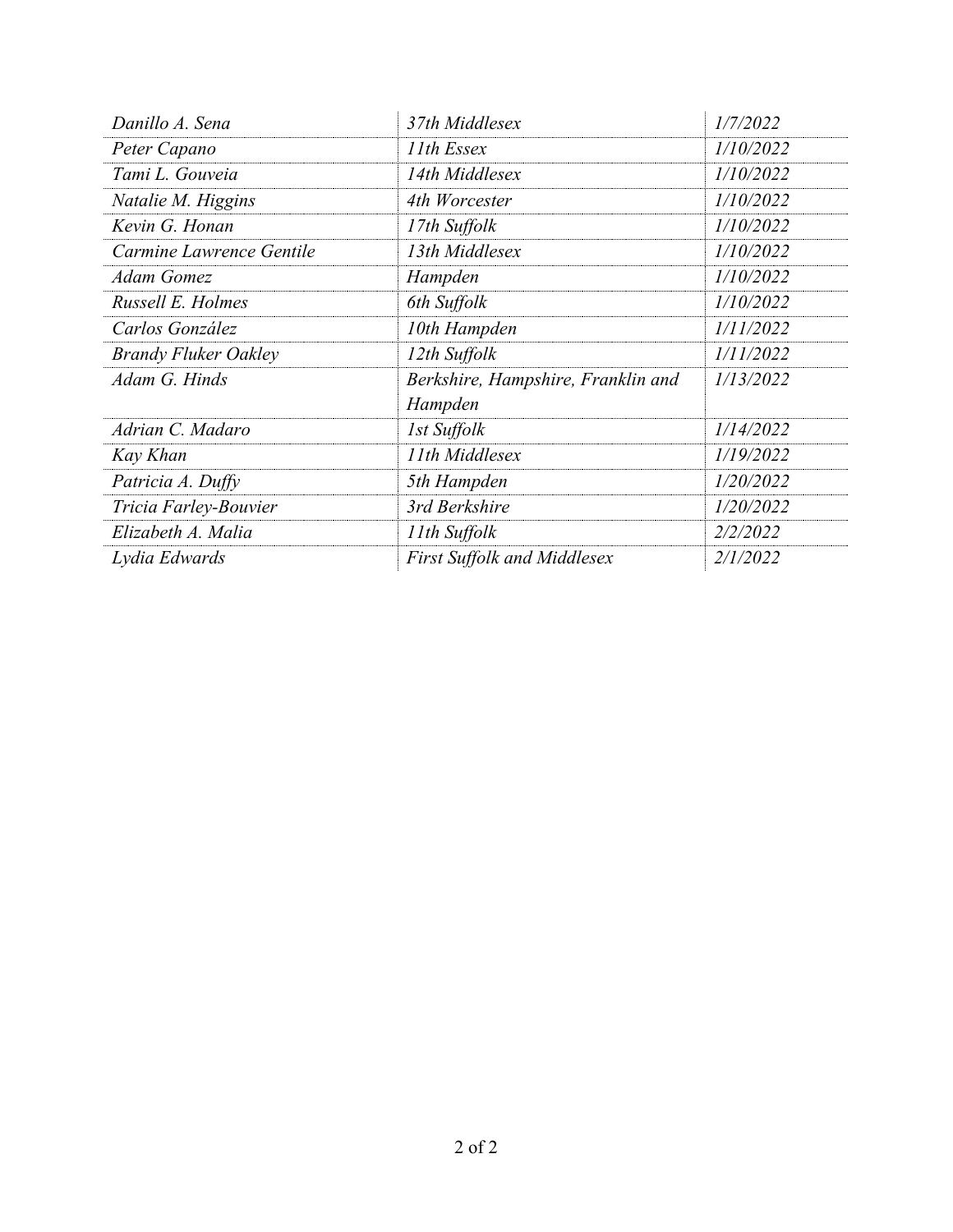## **HOUSE . . . . . . . . . . . . . . . No. 1378**

By Representatives Connolly of Cambridge and Elugardo of Boston, a petition (accompanied by bill, House, No. 1378) of Mike Connolly, Nika C. Elugardo and others for legislation to remove the prohibition on rent control and to provide tenant and foreclosure protections. Housing.

## The Commonwealth of Massachusetts

**In the One Hundred and Ninety-Second General Court (2021-2022) \_\_\_\_\_\_\_\_\_\_\_\_\_\_\_**

**\_\_\_\_\_\_\_\_\_\_\_\_\_\_\_**

An Act enabling local options for tenant protections.

Be it enacted by the Senate and House of Representatives in General Court assembled, and by the authority *of the same, as follows:*

| $\mathbf{1}$ | SECTION 1. Chapter 40P of the General Laws, as appearing in the 2018 Official Edition,           |
|--------------|--------------------------------------------------------------------------------------------------|
| 2            | is hereby amended by striking out its title and inserting in place thereof the following title:- |
| 3            | TENANT PROTECTION ACT.                                                                           |
| 4            | SECTION 2. Said chapter 40P, as so appearing, is hereby further amended by striking out          |
| 5            | sections 1 to 5, inclusive, and inserting in place thereof the following 9 sections:-            |
| 6            | Section 1. PURPOSE.                                                                              |
| 7            | The purpose of this chapter is to provide municipalities with a variety of flexible options      |
| 8            | to help address the housing emergency in a locally appropriate manner.                           |
| 9            | Section 2. GENERAL COURT FINDINGS.                                                               |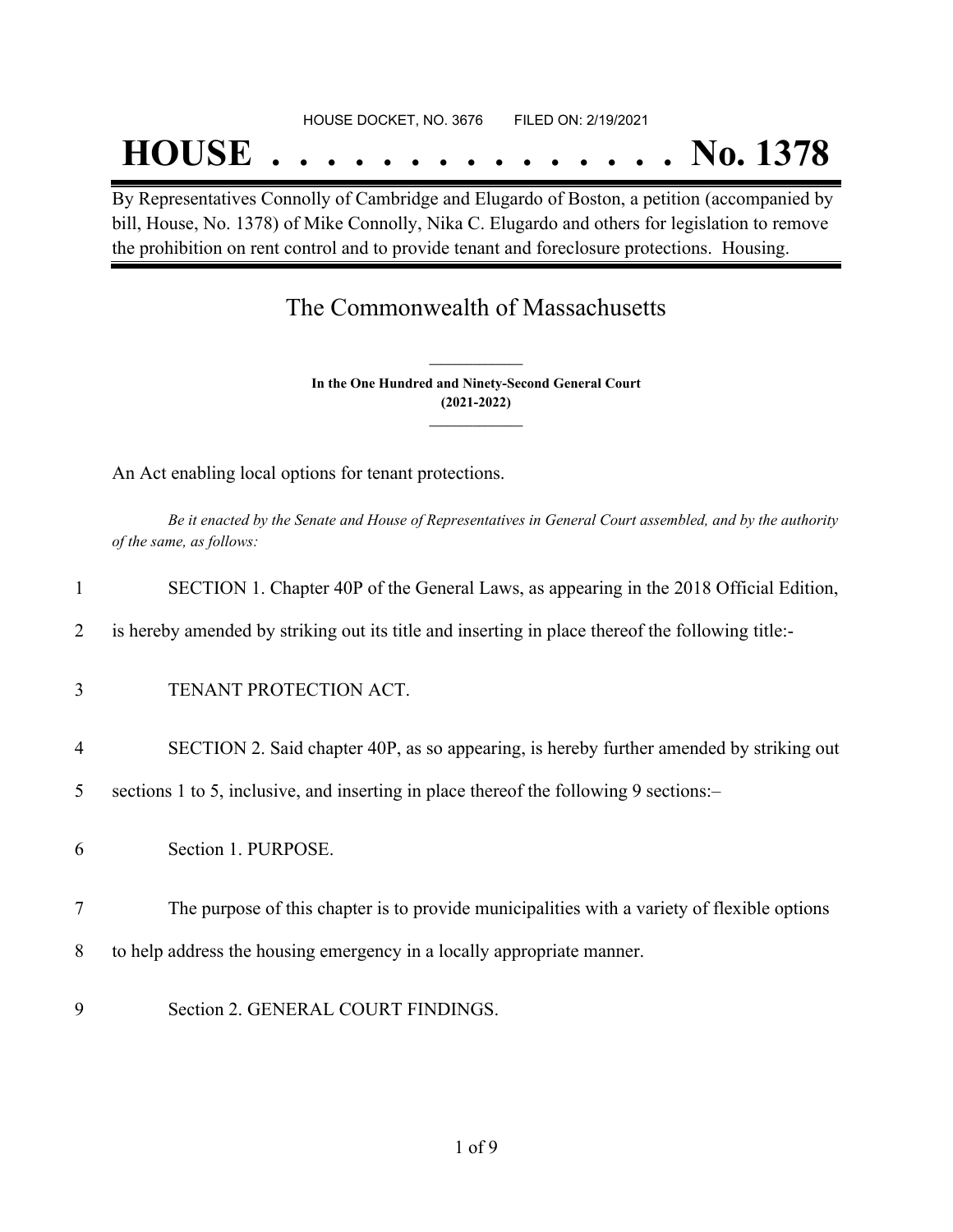| 10 | The general court hereby finds and declares that homelessness, displacement, foreclosure          |
|----|---------------------------------------------------------------------------------------------------|
| 11 | and excessive rent burden is commonplace throughout the commonwealth. This housing                |
| 12 | emergency impacts all but the wealthiest of the commonwealth's residents.                         |
| 13 | Section 3. LOCAL ACCEPTANCE OF ANY SECTION.                                                       |
| 14 | A city or town may accept any of the sections of this chapter in the manner provided in           |
| 15 | section 4 of chapter 4 and a city or town that has accepted a section may, in like manner, revoke |
| 16 | its acceptance.                                                                                   |
| 17 | Section 4. PLENARY POWER FOR LOCAL RENT AND EVICTION REGULATION.                                  |
| 18 | (a) A city or town accepting this section may, by local charter provision, ordinance or by-       |
| 19 | law regulate the rent and eviction of tenants in multi-family housing and provide for reasonable  |
| 20 | exemptions from such regulation. Such city or town may also provide by local charter provision,   |
| 21 | ordinance or by-law for rent and eviction regulation or exemption in distinct anti-displacement   |
| 22 | zones, in which it has been determined that residential households of low, moderate or middle     |
| 23 | income are at risk of displacement, as further defined by the municipality provided, that a       |
| 24 | community organization, as defined by the municipality, may petition for the establishment of an  |
| 25 | anti-displacement zone.                                                                           |
| 26 | (b) A city or town may provide for fair return standards for the regulation of rent.              |
| 27 | (c) For the purposes of this section the term "multi-family housing" shall not include 3 or       |

less dwelling units in an owner occupied dwelling.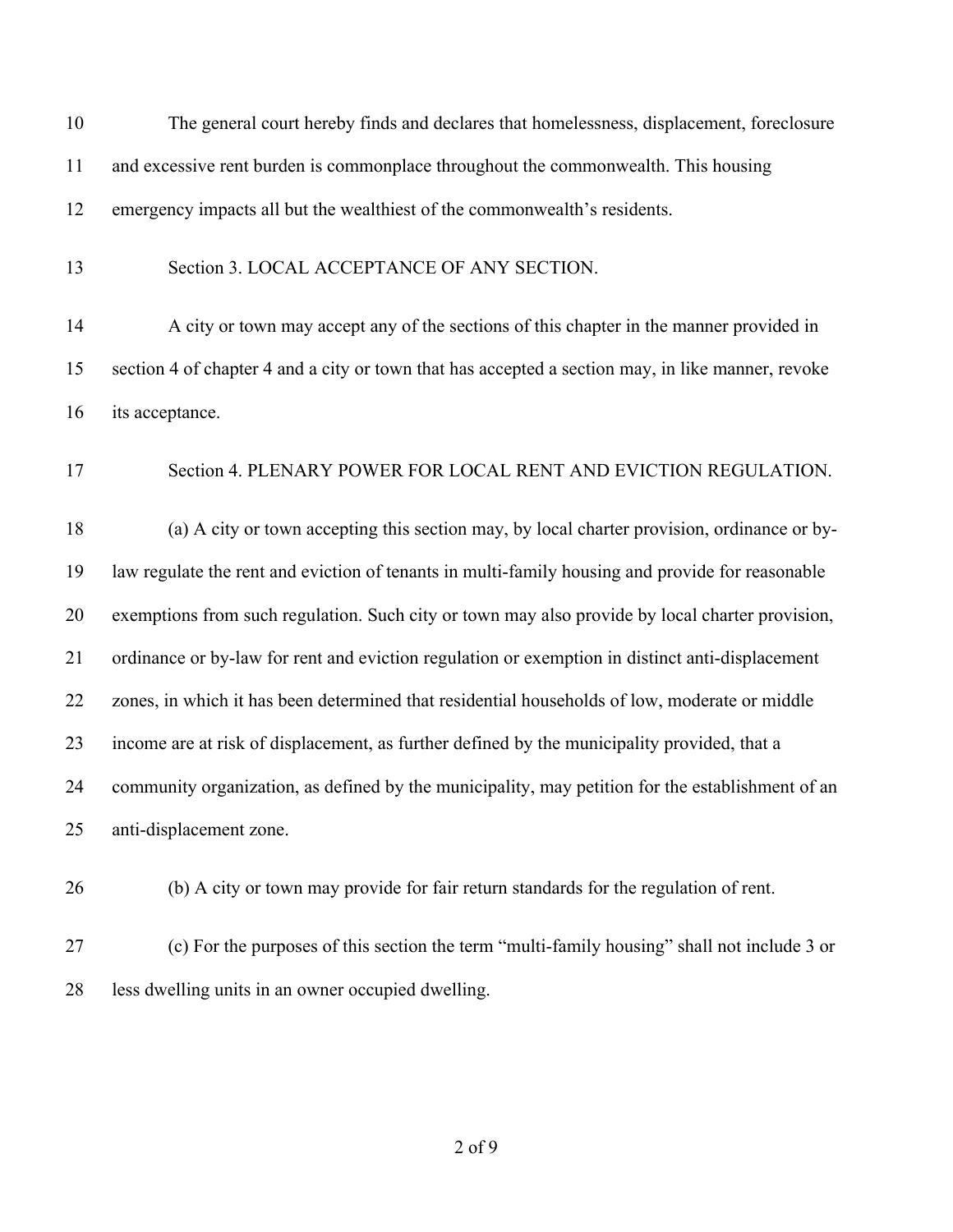(d) Any city or town that adopts this section may ensure that dwelling units governed by such measures are only eligible for those individuals or households who meet income-based eligibility requirements as provided for by the city or town.

 (e) A city or town may establish or designate an administrator, board or committee to promulgate regulations pursuant to this section and govern local rent and eviction regulation.

#### Section 5. JUST CAUSE EVICTION PROTECTION.

 (a) The provisions of this section shall be applicable to all housing accommodations in any city or town of the commonwealth that adopts this section; provided however, that a city or town may provide for exemptions from the provisions of this section and any such exemption shall be included in an ordinance or by-law adopted by the municipality. A city or town that accepts this section, may by ordinance or by-law provide that a lessor shall not recover possession of a leased unit within multi-family housing or residential dwellings, as otherwise defined by the municipality, which shall not include 3 or less dwelling units in an owner occupied dwelling, unless the court finds that:

(1) the lessee has failed to pay the rent to which the lessor is entitled;

 (2) the lessee has violated an obligation or covenant of his or her tenancy not inconsistent with chapter 93A, or this section, or the regulations issued pursuant thereto, other than the obligation to surrender possession upon proper notice; and the lessee has failed to cure such violation after having received written notice thereof from the lessor;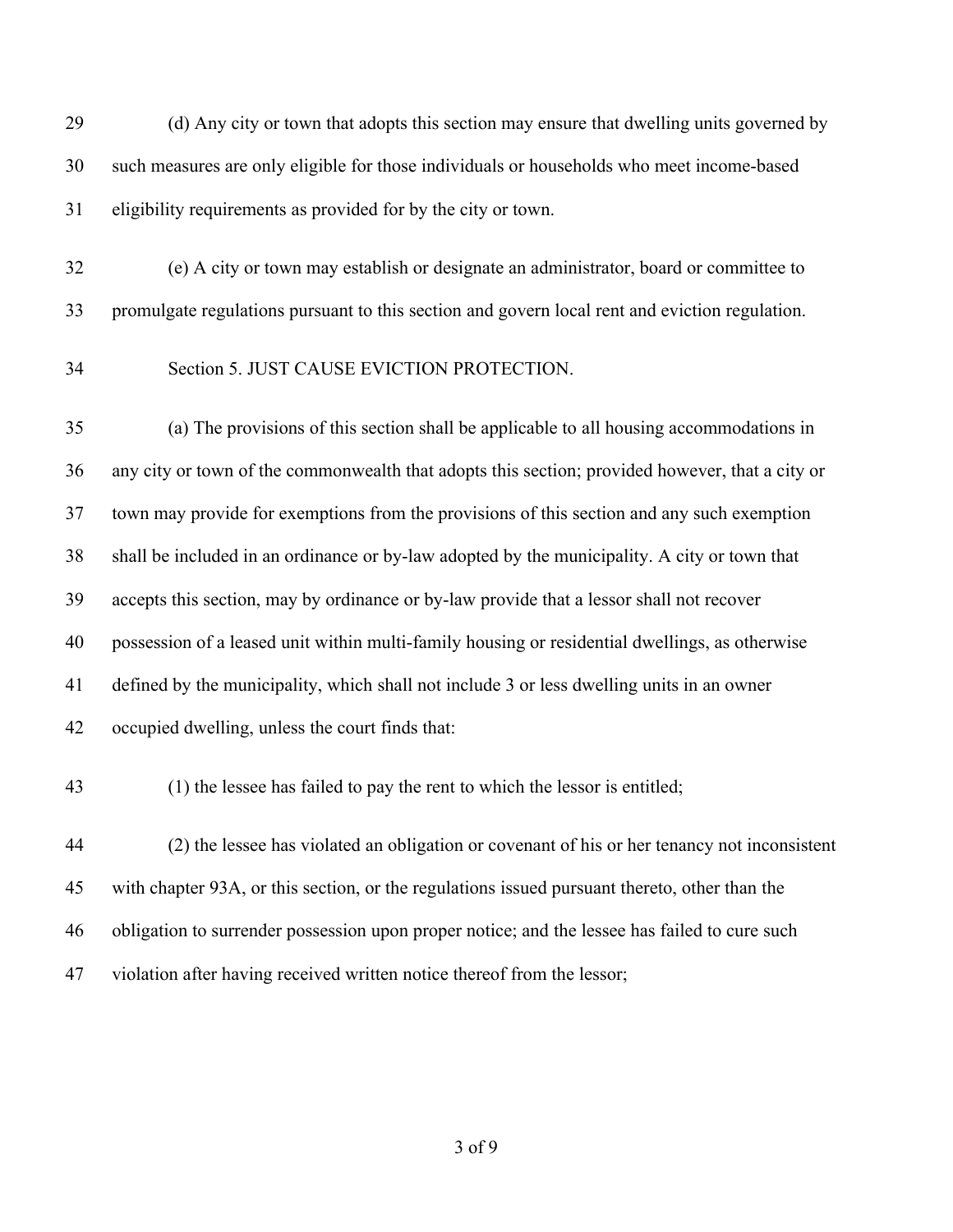(3) the lessee is committing or permitting to exist a nuisance in or is causing substantial damage to the leased unit, or is creating a substantial interference with the comfort, safety or enjoyment of the lessor or other occupants of the same or any adjacent accommodations; (4) the lessee has used or permitted a leased unit to be used for any illegal purposes; (5) the lessee, who had a written lease agreement which terminated or is a tenant at will, has refused, after written request or demand by the lessor, to execute a written extension or renewal thereof or lease for a further term of like duration, at a rental rate that does not exceed a certain percentage, set by the municipality, of the consumer price index of the rental rate under the prior lease agreement or at will tenancy, and on such terms that are not inconsistent with or violative of any provision of said chapter 93A or of this section; provided, that for purposes of this clause, the term "consumer price index" refers to the annual 12-month average change in the Consumer Price Index for All Urban Consumers, New England Division (All Items), as published by the Bureau of Labor Statistics of the United States Department of Labor in September of the prior calendar year; (6) the lessee has refused the lessor reasonable access to the unit for the purpose of making necessary repairs or improvements required by the laws of the commonwealth or any political subdivision thereof, or for the purpose of inspection as permitted or required by such

prospective purchaser or mortgagee;

(7) the person holding at the end of a lease term is a sublessee not approved by the lessor;

 (8) the lessor seeks in good faith to recover possession of a leased unit for his or her own use and occupancy or for the use and occupancy by his or her spouse, children, grandchildren,

lessee's lease agreement or by law, or for the purpose of showing the leased unit to any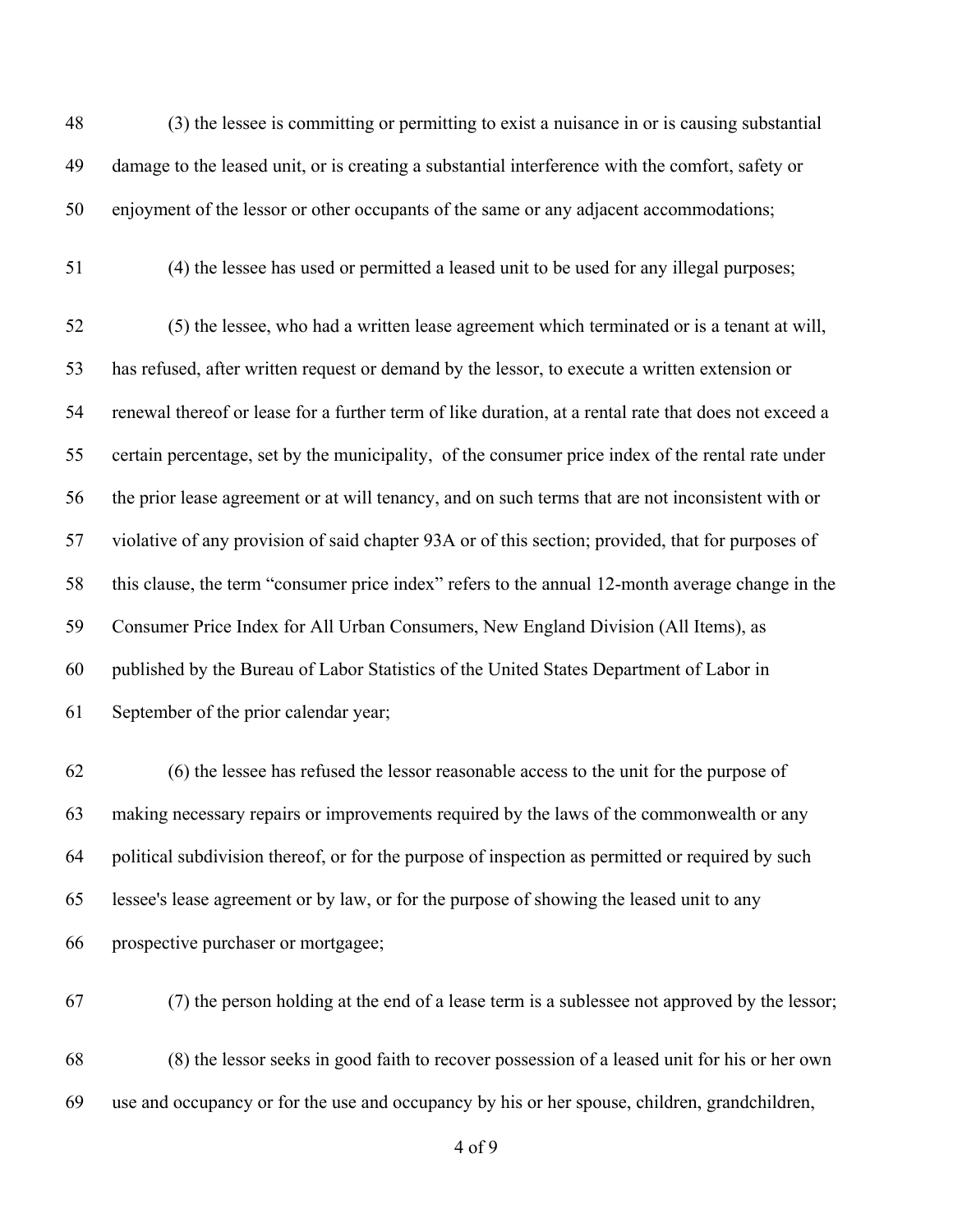great grandchildren, parents, grandparents, brother, sister, father-in-law, mother-in-law, son-in- law, or daughter-in-law, and has provided the tenant with 180 days written notice and an offer of a relocation assistance payment equal to at least 3 months' rent, unless, for example, a municipality has further provided for a partial or complete exemption to the relocation assistance payment provision as it applies to low-income or moderate-income landlords; or

- (9) the lessor seeks to recover possession for any other just cause, provided that his or her purpose is not in conflict with the provisions and purposes of said chapter 93A or this section.
- (b) A lessor shall notify the clerk's office of the city or town in which the leased unit is located prior to initiating judicial proceedings in compliance with this section.

 (c) A lessor who recovers possession of a leased unit in violation of this section shall be punished by a fine not less than \$5,000. Each such recovery in violation of this section shall constitute a separate offense. The housing court shall have jurisdiction over an action arising from a violation of this section and shall have jurisdiction in equity to restrain any such violation. It shall be a defense to a lessee in an action pursuant to this section that a lessor attempted to recover a leased unit in violation of this section.

#### 85 Section 6. TENANCY PRESERVATION NOTICES.

 (a) Notwithstanding section 11 or section 12 of chapter 186, chapter 239 or any other general or special law to the contrary, a notice to quit for nonpayment of rent given in writing by a landlord to a residential tenant pursuant to said section 11 or said section 12 of said chapter 186 shall be accompanied by a form that shall include, but not be limited to: (i) documentation of any agreements between the tenant and landlord for the tenant to repay the landlord for non-payment of rent; and (ii) information on: (A) rental assistance programs including, but not limited to, the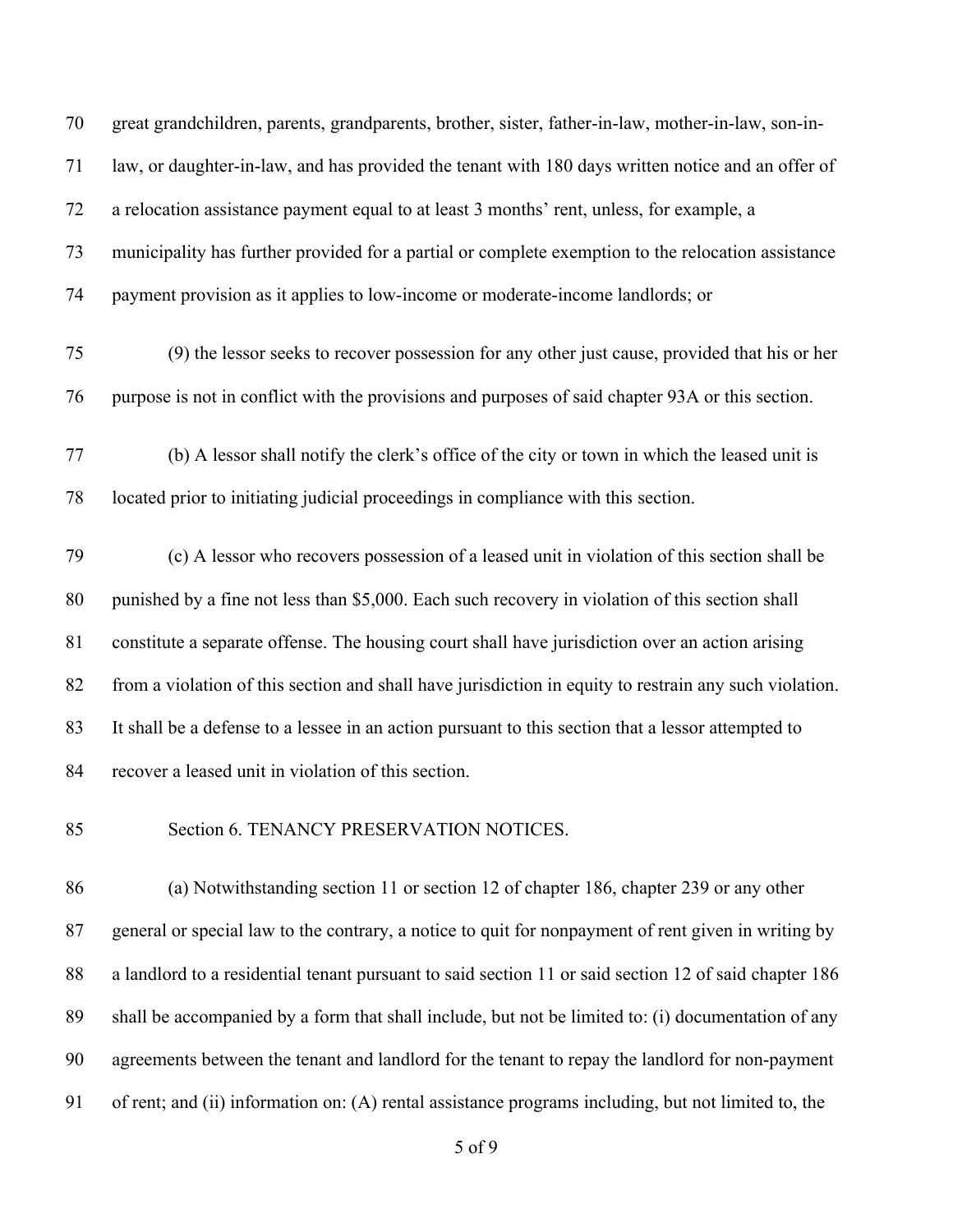residential assistance for families in transition program and the emergency rental and mortgage assistance program; (B) applicable trial court rules, standing orders or emergency administrative orders pertaining to actions for summary process; and (C) any relevant federal or state legal restrictions on residential evictions. The form shall also prominently display the following statement:

 "THIS NOTICE TO QUIT IS NOT AN EVICTION. YOU DO NOT NEED TO IMMEDIATELY LEAVE YOUR UNIT. YOU ARE ENTITLED TO A LEGAL PROCEEDING IN WHICH YOU CAN DEFEND AGAINST THE EVICTION. ONLY A COURT ORDER CAN FORCE YOU TO LEAVE YOUR UNIT."

 The executive office of housing and economic development shall develop the form required under this subsection and make it publicly available on its website. The information in clause (ii) shall be made available in the 5 most common languages in the commonwealth, in 104 addition to English. A court having jurisdiction over an action for summary process pursuant to said chapter 239, including the Boston municipal court department, shall not, in an eviction for nonpayment of rent for a residential dwelling unit, accept for filing a writ, summons or complaint without proof of delivery of the form required under this subsection.

 (b) Notwithstanding section 11 or section 12 of chapter 186 or any other general or special law to the contrary, a landlord shall send electronically a copy of any notice to quit for nonpayment of rent given in writing by the landlord to a residential tenant pursuant to said section 11 or said section 12 of said chapter 186, to the executive office of housing and economic development and to the chief executive officer of the municipality in which the premises is located; provided, however, that personal identifying information in notices to quit received by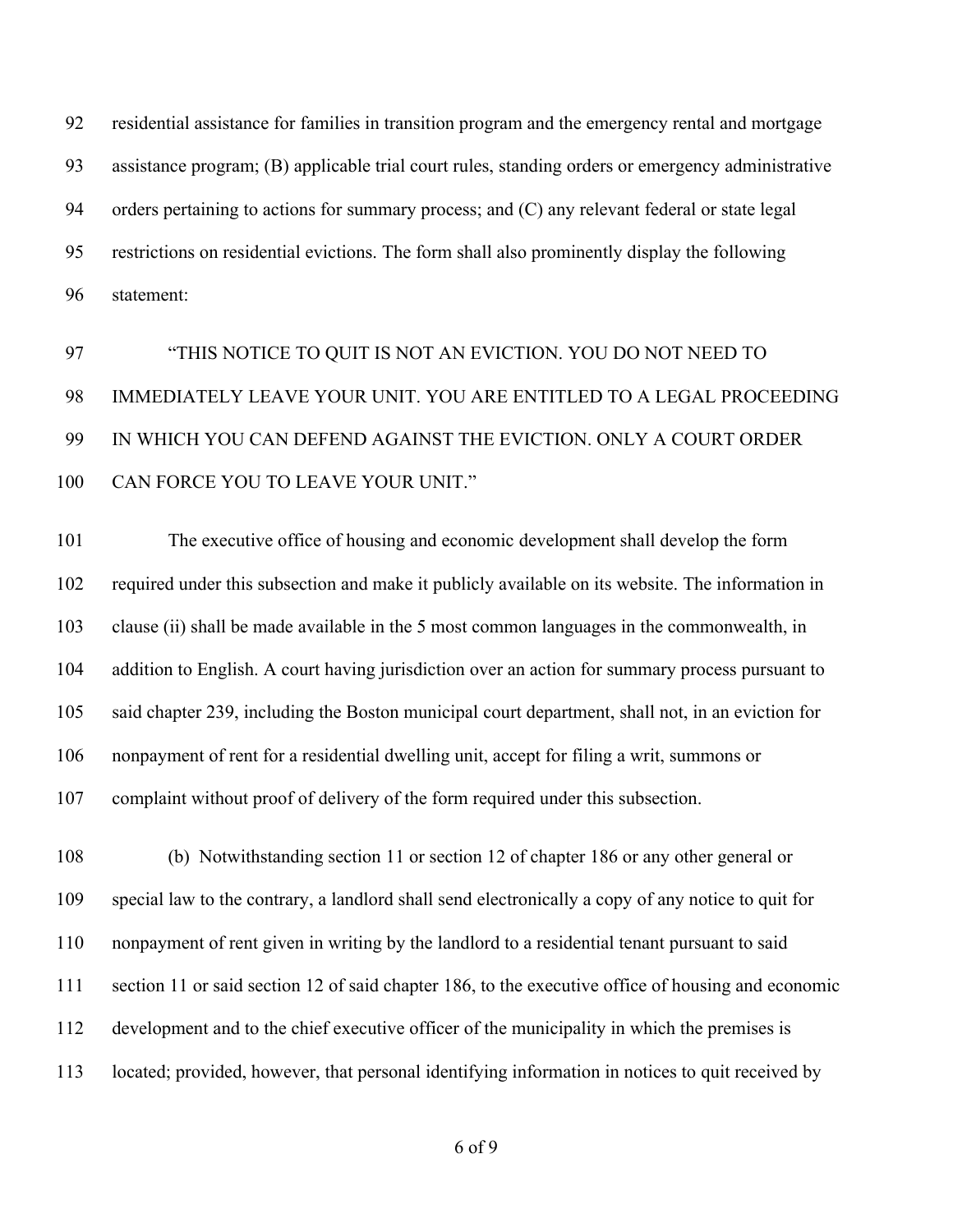the executive office of housing and economic development and the municipality shall not be a public record as defined by clause Twenty-sixth of section 7 of chapter 4 of the General Laws or chapter 66 of the General Laws. The executive office of housing and economic development and the chief executive officer of the municipality shall keep any personal identifying information in a notice to quit confidential; provided, however, that the executive office of housing and economic development and the chief executive officer of the municipality may share such information with the individuals named in the notice to quit, the landlord or, to the extent permitted under federal law, a regional administering agency or housing consumer education center for the purposes of providing housing stability resources to tenants at risk of eviction. (c) The executive office of housing and economic development shall issue regulations as necessary to implement this section. Section 7. ROLL BACK PROTECTION FROM IMMEDIATE RENT INCREASES. Unless otherwise provided for in this chapter, the maximum rent of a regulated rental unit 127 shall be the rent charged the occupant for the month 12 months prior to the acceptance of this section by a municipality. If the rental unit was unoccupied at that time but was occupied at any time prior to acceptance of this section, the maximum rent shall be the rent charged therefor for the month closest to 12 months prior to the effective date of this section. If the maximum rent is not otherwise established, it shall be established by the city or town as provided for in this chapter. Any maximum rent may be subsequently adjusted under the provisions of this chapter. Section 8. REGULATION OF TENANT DEPOSITS AND FEES, INCLUDING BROKERS FEES.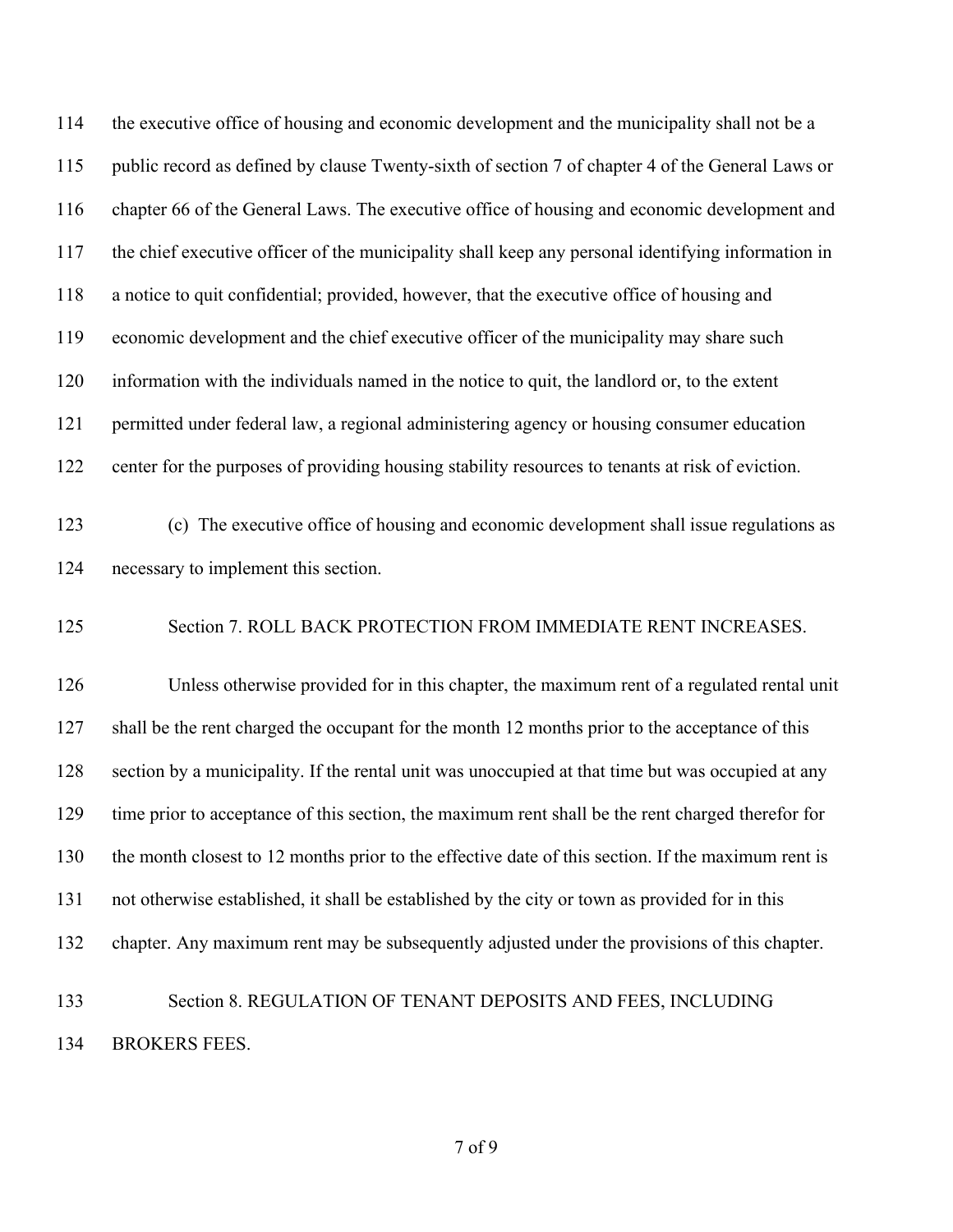(a) A city or town that adopts this section may regulate by ordinance or by-law the payment of deposits and non-refundable move-in fees paid by a residential tenant or prospective tenant, notwithstanding any general or special law to the contrary; provided however, that no by- law or ordinance shall provide that a lessor may require a tenant or prospective tenant to pay any amount in excess of the amount provided for in section 15B of 186.

- (b) Such regulation may include installment payment options for a tenant's last month's rent and security deposit pursuant to this section.
- (c) A city or town ordinance or by-law may provide that a tenant may elect to pay a security deposit and last month's rent in installments as follows:

 (1) for any rental agreement term that establishes a tenancy for 6 months or longer, the tenant may elect to pay the security deposit and last month's rent in 6 consecutive, equal monthly installments that begin at the inception of the tenancy or the tenant may propose an alternative installment schedule. If the landlord agrees to the tenant's alternative installment schedule the schedule shall be described in the rental agreement;

 (2) for any other rental agreement term that establishes a tenancy, the tenant may elect to pay the security deposit and last month's rent in no more than 4 equal amounts that begin at the inception of the tenancy and are paid in installments of equal duration or the tenant may propose an alternative installment schedule. If the landlord agrees to the tenant's alternative installment schedule the schedule shall be described in the rental agreement.

 (d) Landlords may not impose any fee, charge any interest, or otherwise impose a cost on a tenant because a tenant elects to pay the last month's rent in installments.